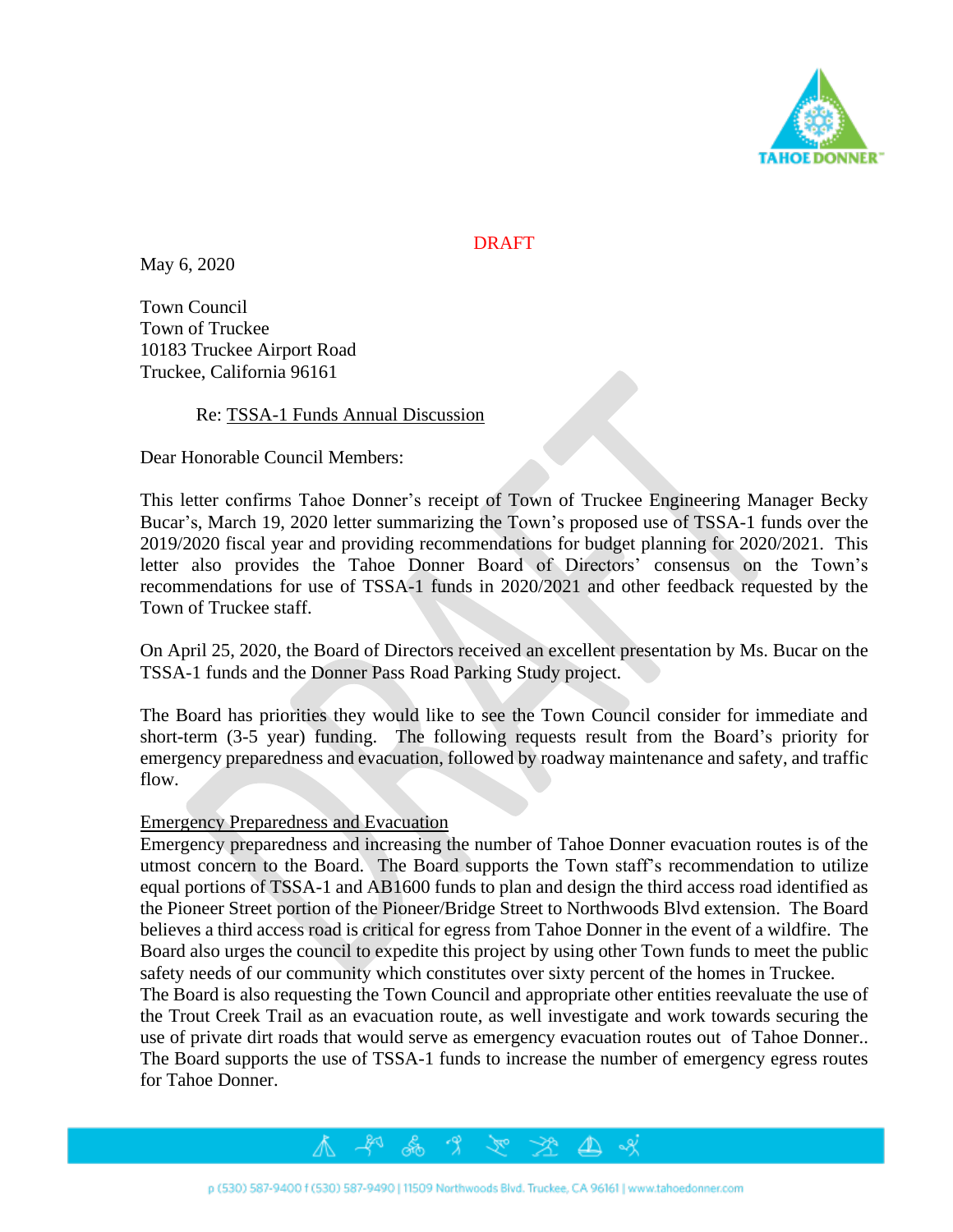

The Board also supports the use of TSSA-1 funds for Tahoe Donner-specific projects to enhance emergency evacuation tools, such as sirens and evacuation signs.

Regarding the proposed use of TSSA-1 funds for Town emergency evacuation planning, the Board believes that general fund monies should be used for that purpose, just as those funds are used for other Town neighborhoods.

The Board supports the use of TSSA-1 funds for brush and tree removal along roadways in Tahoe Donner.

### Drainage Maintenance Project

The Board appreciates the Town's desire to evaluate the drainages in Tahoe Donner but prefers that the limited TSSA-1 funds be used for the higher priority projects related to emergency evacuation.

## Donner Lake/Donner Pass Road Parking Study

The Donner Pass Road Traffic Study contains valuable information and the Board appreciates the work of Town staff on the issue. We now all have a deeper understanding of the challenges posed by the parking and usage of the area.

The study makes clear that California State Parks' participation is essential to solve the problem of shoulder parking along Donner Pass Road near the Donner Lake State Park and the Tahoe Donner Marina. The proposed solution would reduce parking along the shoulder by 43%. Without the use of additional land for parking or a change in State Parks' operations, it appears there is no solution that both increases safety and parking in the area.

Further, the survey of the people parking on the shoulder raises the issue of who should fund any of such a project. Until discussions with State Parks are begun and all parties collaboratively work on a solution, Tahoe Donner does not support the use of any TSSA-1 funds to pay for further study or project construction. Moreover, the survey shows that only 30% of the shoulder parkers are visiting the Tahoe Donner Marina. It is the opinion of the Board that TSSA-1 funds should only be used in proportion to the impact caused by Tahoe Donner, not to fund the entire cost of additional study and project construction.

#### Transportation

The Board continues to believe that the TSSA-1 funds language should not be revised to include funding for transit projects. The Board asks the council to consider unconventional and innovative methods of transit to accomplish the goals of the transportation plan rather than changing the restricted uses of the TSSA-1 funds to achieve Town transportation goals.